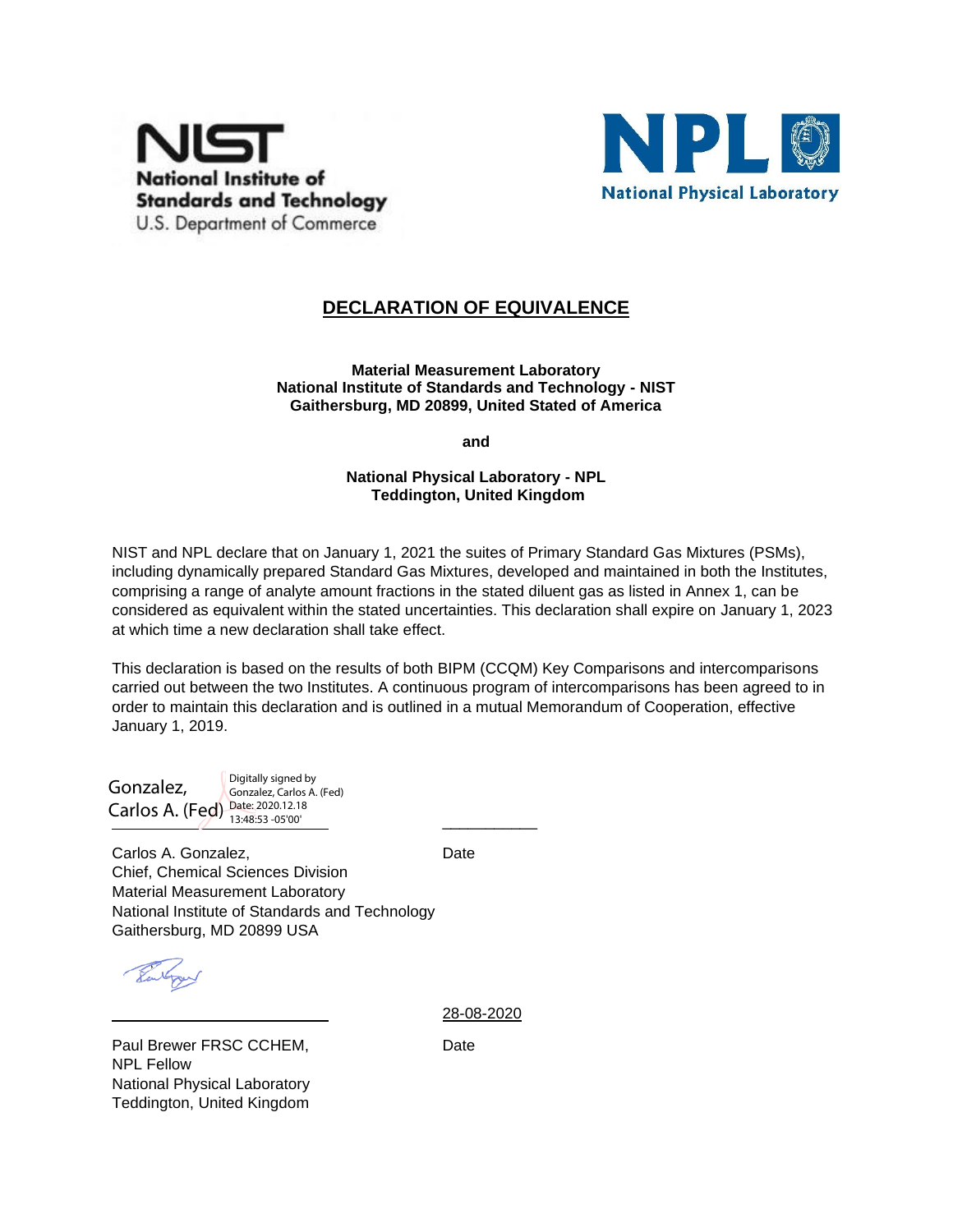**Annex 1: NIST and NPL suites of Primary Standard Gas Mixtures which are declared to be equivalent**

| <b>Component</b>                                                                                                                                  | <b>Mole Fractions</b><br>(mol/mol)                                                       | Maximum<br>allowable<br>difference | Date of Next<br><b>Assessment</b> |
|---------------------------------------------------------------------------------------------------------------------------------------------------|------------------------------------------------------------------------------------------|------------------------------------|-----------------------------------|
| Carbon dioxide in nitrogen or air                                                                                                                 | 10.10 <sup>-6</sup> to 20.10 <sup>-2</sup>                                               | 0.3 % relative                     | 2021                              |
| Carbon monoxide in nitrogen or air                                                                                                                | 1.10-6 to 10.10-2<br>1.10 $-7$ to 1.10 $-6$                                              | 0.3 % relative<br>2.0 % relative   | 2021                              |
| Ethanol in nitrogen or air                                                                                                                        | 50-10 <sup>-6</sup> to 1000-10 <sup>-6</sup>                                             | 0.5 % relative                     | 2021                              |
| Oxygen in nitrogen                                                                                                                                | 10-10 <sup>-6</sup> to 25-10 <sup>-2</sup>                                               | 0.2 % relative                     | 2023                              |
| Propane in nitrogen or air                                                                                                                        | 1.10 $-6$ to 1.10 $-2$                                                                   | 0.3 % relative                     | 2022                              |
| Nitric oxide in nitrogen                                                                                                                          | 10-10 <sup>-6</sup> to 1-10 <sup>-2</sup><br>0.4-10 <sup>-6</sup> to 10-10 <sup>-2</sup> | 0.5 % relative<br>1.0 % relative   | 2022                              |
| Nitrogen dioxide in nitrogen or air                                                                                                               | 10-10 <sup>-6</sup> to 1-10 <sup>-2</sup>                                                | 0.5% relative                      | 2021                              |
| Sulfur dioxide in nitrogen or air                                                                                                                 | 10.10 <sup>-6</sup> to 1.10 <sup>-2</sup><br>0.4-10 <sup>-6</sup> to 10-10 <sup>-6</sup> | 0.5 % relative<br>2.0 % relative   | 2023                              |
| Hydrogen sulfide in nitrogen or air                                                                                                               | 10-10 <sup>-6</sup> to 1000-10 <sup>-6</sup>                                             | 1.0 % relative                     | 2023                              |
| Methane in nitrogen or air                                                                                                                        | 1.7-10 <sup>-6</sup> to 10-10 <sup>-2</sup>                                              | 0.2 % relative                     | 2023                              |
| VOC's (ethane, propane, iso-<br>butane, n-butane, n-pentane, n-<br>hexane, n-heptane, benzene,<br>toluene, ethylbenzene, o-xylene) in<br>nitrogen | 1.10 $-9$ to 1.10 $-6$                                                                   | 2.0 % relative                     | 2022                              |